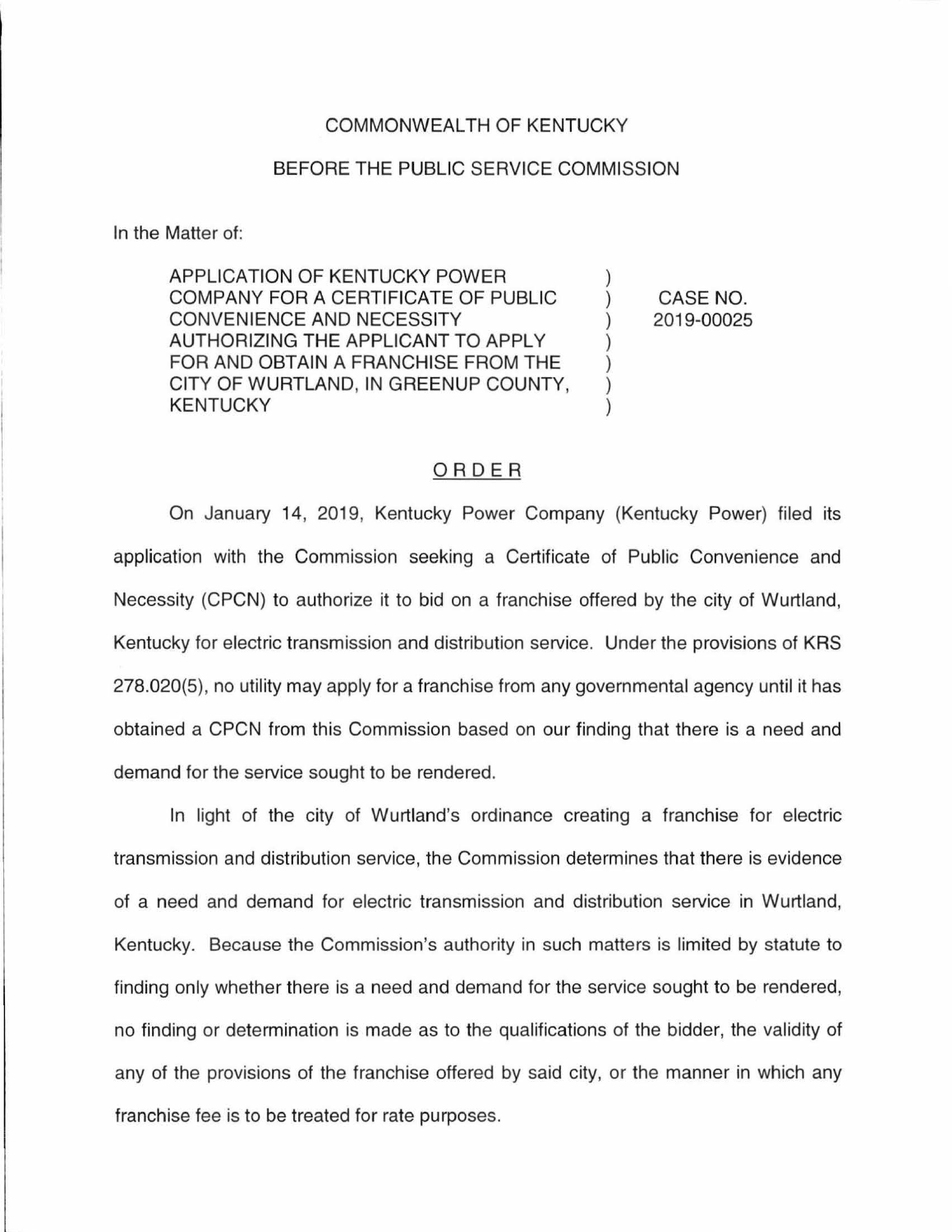IT IS THEREFORE ORDERED that:

1. Kentucky Power is granted a CPCN that authorizes it to bid on a franchise offered by the city of Wurtland, Kentucky for electric transmission and distribution service.

2. If Kentucky Power is not the successful bidder on the franchise, Kentucky Power shall, within ten days of the award of the franchise at issue, file with the Commission a written notice stating that Kentucky Power was not the successful bidder.

3. If Kentucky Power is the successful bidder on the franchise, Kentucky Power shall, within ten days of the award of the franchise, file with the Commission a copy of the executed franchise agreement and a statement disclosing the amount of the initial franchise fee.

4. If Kentucky Power is the successful bidder for the franchise, Kentucky Power shall, within ten days of an increase or decrease in the amount of the initial franchise fee set forth in the franchise agreement, file with the Commission documentation setting forth the revised fee.

5. Any documents filed pursuant to ordering paragraphs 2, 3, or 4 of this Order shall reference the number of this case and shall be electronically submitted via the Commission's electronic Tariff Filing System.

6. This Order shall not be construed as granting a CPCN to construct utility facilities in Wurtland, Kentucky.

7. This case is closed and removed from the Commission's docket.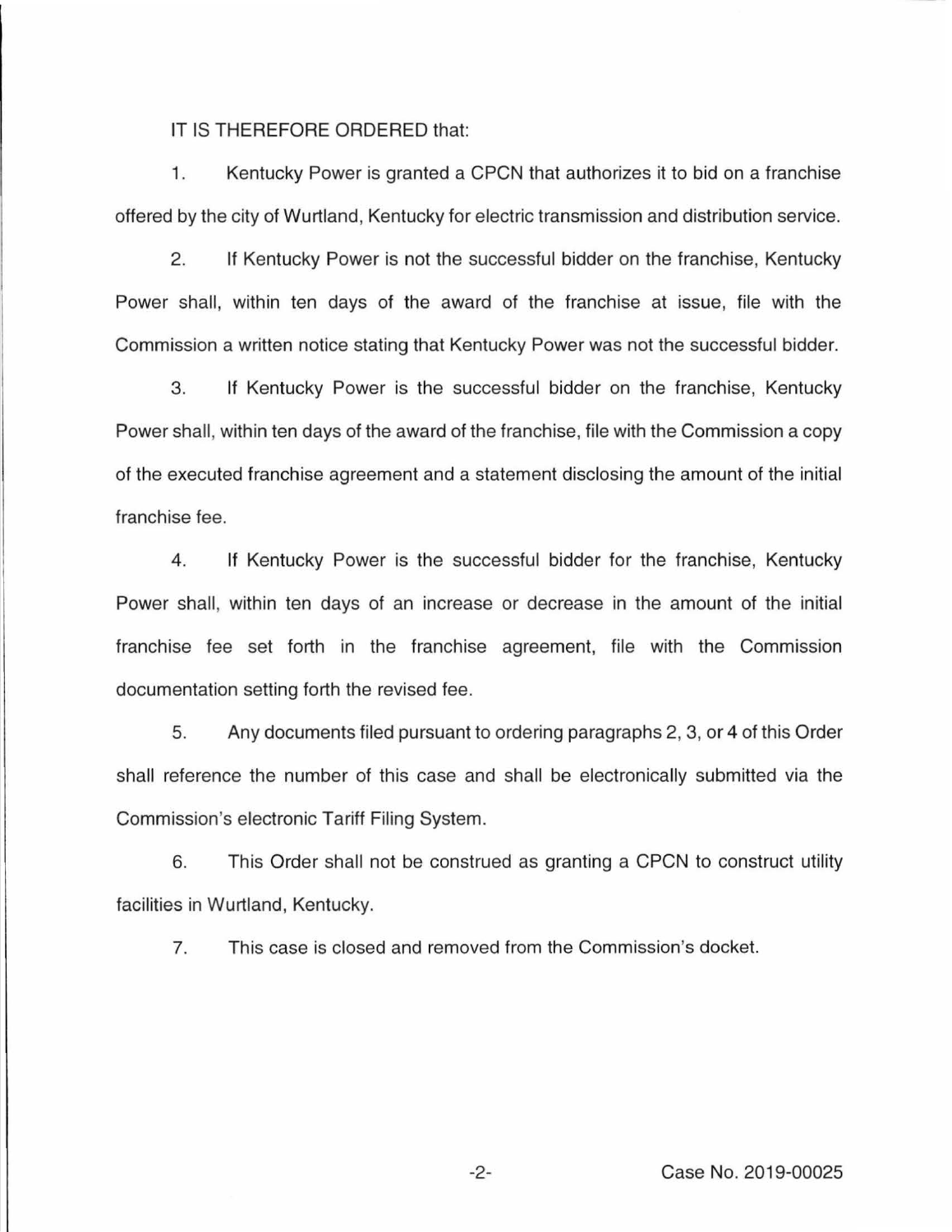By the Commission

ENTERED

JAN 2 h 2019

KENTUCKY PUBLIC SERVICE COMMISSION

ATTEST:

Leve R. Purson Executive Director

Case No. 2019-00025

 $\overline{\mathbb{S}}$  .